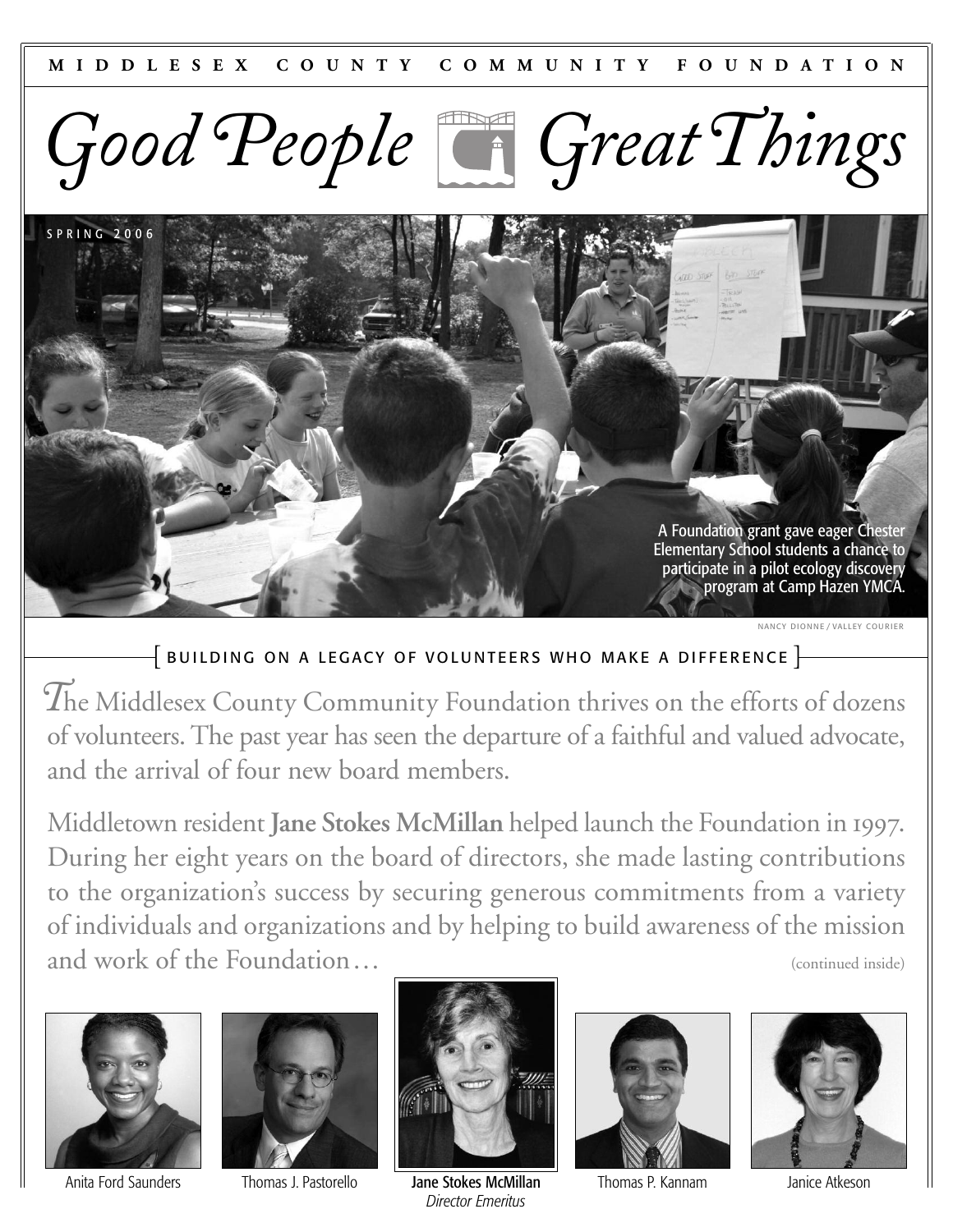# *"I feel fortunate to be able to work with the Foundation*  as it becomes a catalyst in Middlesex County." ANITA FORD SAUNDERS

### $\bar{+}$  A LEGACY OF VOLUNTEERS, CONTINUED FROM FRONT  $\bar{+}$

…McMillan's greatest undertaking was securing a \$650,000 bequest from Elizabeth Swaim, Rare Book Librarian at Wesleyan. At Swaim's request, the Foundation established a program that teaches students in the third, fourth, and fifth grades to play stringed musical instruments. Starting with thirty youngsters in 2004, the program now has sixty participants.



Ruth Montgomery, Volunteer Extraordinaire, has helped make the Swaim String Program a great success.

Upon her retirement from the Foundation board in December 2005, McMillan became the first person named director emeritus. She received a plaque *"In Recognition of Extraordinary Commitment, Leadership and Generosity."* The board and staff acknowledged her as, among other things, "Fund Raiser and Foundation Promoter Extraordinaire." While the Foundation will miss McMillan and her varied and generous contributions, the board has enthusiastically elected four new members, who bring a wide array of talents and interests, and a passion for community service.

**Anita Ford Saunders** has more than 25 years experience in communications for corporations and non-profit organizations, including community foundations.

Most recently she founded Anita Ford Saunders Communication.

Saunders, who lives in Middletown, began serving on the Foundation's Fund Development Committee in 2005. "Community foundations are unique in that they understand the community as a whole and the potential for every citizen to make a difference," she said.

As executive vice president and chief financial officer of Liberty Bank and president of its foundation, **Thomas J. Pastorello** offers a depth of financial understanding that will help the Community Foundation grow and prosper.

A resident of East Hampton, Pastorello said he joined the board because "I enjoy giving back to the community that's been so wonderful to me. I have seen firsthand the improvement to our community that the Liberty Bank Foundation has made. I'm extremely proud of that. And I hope I can contribute somehow to the success of this fine organization."

"I joined the board because I am aware of all of the great work the Foundation supports," Durham resident Kannam said. "I hope to help the Foundation increase its endowment with my portfolio management skills in order to expand the organization's grant-making activity in the county."

**Janice Atkeson** of Essex contributes acute business strategic planning and management skills, which she developed during her years of work in marketing, sales, finance, and operations.

Atkeson said she joined the Foundation board because of the Fund for Women & Girls. "Concern for women and helping them realize their tremendous, but frequently unsung, contribution to all segments of society is a passion. My interest in the Foundation and the Fund for Women & Girls is to enable more females to have more positive personal lives and to make a difference to those about them."

Nothing has pleased me more than to see "my client's dream—the Swaim String Program —become a reality and in the process help the Foundation proceed from the germ of an idea to a strong force for good in the community." JANE STOKES MCMILLAN

**Thomas P. Kannam** brings unparalleled financial expertise to the board. As Vice President and Chief Investment Officer for Wesleyan University, he manages the school's \$560 million endowment fund and has redesigned the school's investment policy and portfolio strategy.

Atkeson's contributions to the Fund for Women & Girls are helping to drive the success of that mostly all-volunteer portion of the Foundation.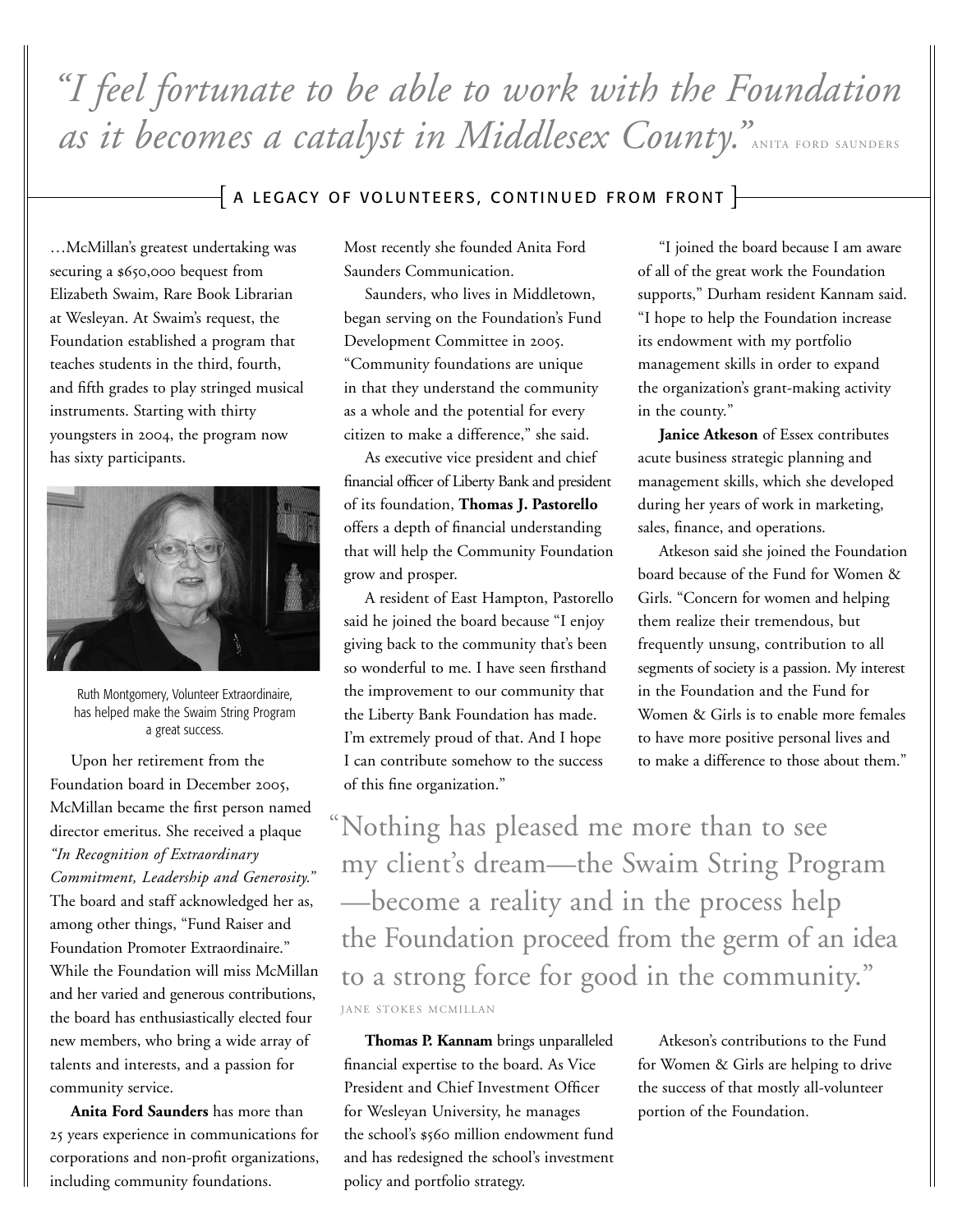

### STARS SHINE AT THE FUND FOR WOMEN AND GIRLS

*B*ecause of the commitment of volunteers such as Sari Rosenbaum and Janice Atkeson and the leadership of Nan Zimmer, the Fund for Women & Girls has continued to grow since its inception four years ago. The energy and dedication of 20 members made the signature fund-raising event for 2005 a resounding success.

The evening featured "Stardom Then and Now," a talk by Wesleyan Professor Jeanine Basinger about the women of Hollywood. Basinger explained how actresses could be both empowered and subjugated by the star system.

wanted to raise awareness of the needs of the county's female residents. "The grants committee volunteers are all deeply committed to the Fund's mission, which seeks to empower women and girls to reach their potential," she said. "We hope that our support for a variety of programs that meet this goal will encourage non-profit agencies to increase their focus on innovative programming for women and girls of all ages."

Such innovation is benefiting a group of young women who are working in the community as part of a residential treatment program at the Children's Home

The energy and dedication of 20 members made the signature fund-raising event for 2005 a resounding success...the event raised more than \$18,000.

The event raised more than \$18,000– \$10,000 for the Fund and \$8,000 for grants to such organizations as the Children's Home of Cromwell, Community Health Center and the Girl Scouts Connecticut Trails Council.

Thelma Ball Freeland, who chairs the Fund's grants committee, said the group

of Cromwell. Chief Executive Officer Dr. David Jacobsen said, "This grant will allow the girls at Potter's House to get the 'real world' experience they need to be successful members of society by teaching them valuable life skills, such as how to manage money, appropriate work behavior and interview skills."

### GRANTS SUPPORT VOLUNTEER EFFORTS

 $\widetilde{T}$ he dedicated volunteers of the Essex Land Conservation Trust are working to bring The Millrace and the Falls River in Ivoryton out of obscurity. With a Foundation grant, the land trust is designing a new linear park, complete with trails, benches and educational signs. Those markers and amenities will highlight the property's earlier history as part of the Comstock-Cheney ivory factory. Land trust volunteers will clear the debris and build the trails to create the area's newest open space.

This effort is one of 41 grants to organizations that will be receiving a record-breaking \$103,000 in 2006.

Other volunteer-driven grants have been awarded to include:

- > The Middlesex Coalition for Children whose volunteer members strive to meet the needs of the county's 35,000 children, with a focus on the 7 percent who fall below the poverty line and the 24 percent below the state's self-sufficiency standards.
- $\triangleright$  The Essex Art Association where volunteers will hang an open show in celebration of its 60th anniversary.
- > FISH (Friends in Service Here) whose volunteer drivers offer free transportation to medical appointments.
- > Nutmeg Big Brothers and Sisters which relies on volunteers to mentor at-risk and disadvantaged youth.
- $\triangleright$  Arbor Garden Club of Clinton whose members will plant an 18th and 19th century replica garden that will supply produce to feed the less fortunate.
- > See a full list of 2005/2006 grants on our website: www.MiddlesexCountyCF.org.



Millrace and Falls River trail program in Ivoryton, as part of the Essex Land Conservation Trust.